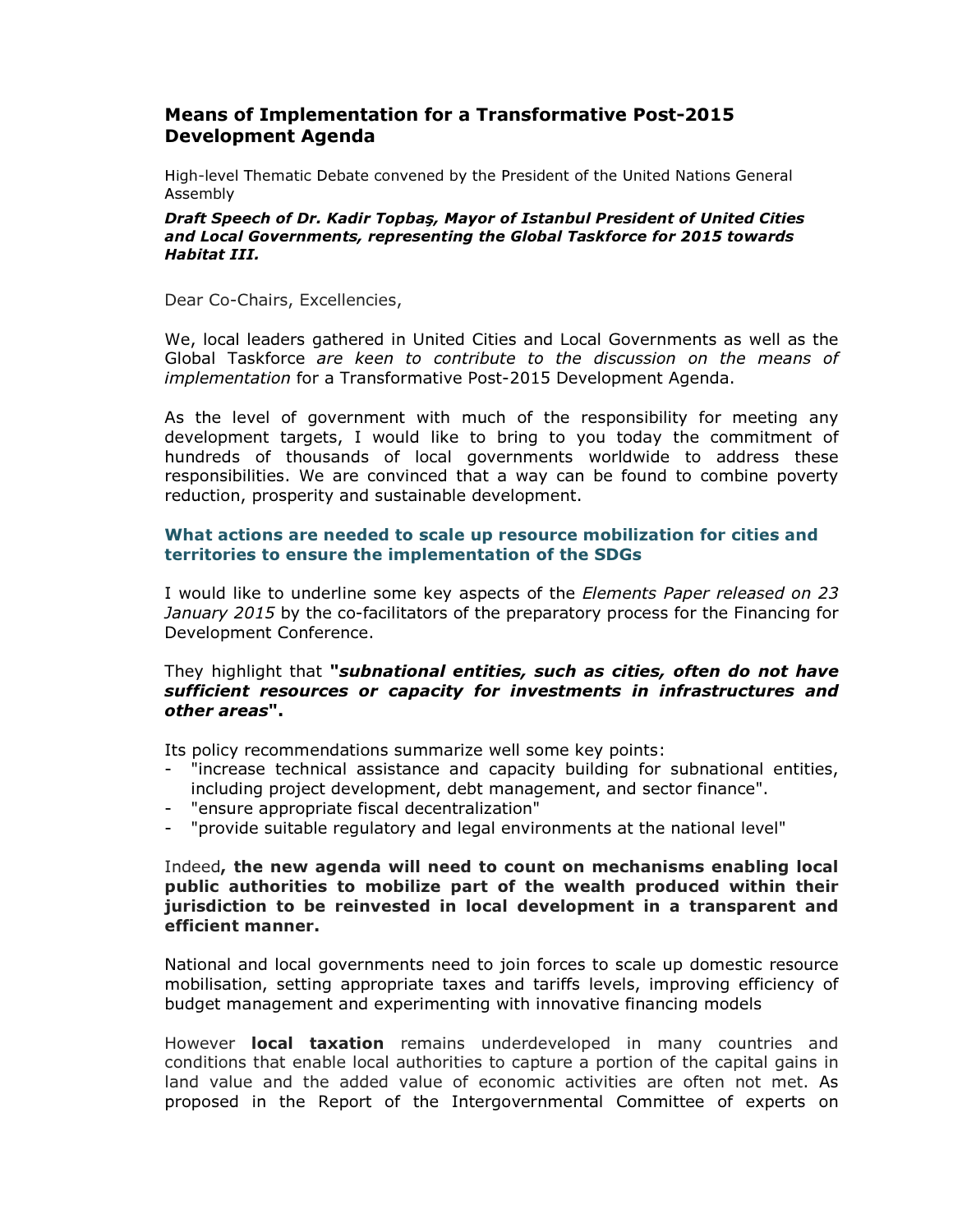Sustainable Development Financing, "fiscal decentralization can strengthen local governance and create local ownership for the disposition of funds".

**Long term financing is also critical** to allow cities and local governments to be in the capacity to develop services and infrastructures. Access to loans and financial markets has been the backbone of most significant infrastructure investments in Western cities over the past two centuries. Today, in emerging countries, an increasing number of cities are borrowing to expand service provision through loans and bonds.

However, restrictive institutional frameworks, weak creditworthiness and local administrative constraints curb access to finance for local governments in a majority of middle and low income countries, particularly outside of metropolitan areas and large cities.

Furthermore, private investors and banking institutions require sound financial management by local governments, long-term stability and ability to generate revenue in a sustainable way. Providing increased institutional capacity to local governments should be a priority in both the national and international agenda.

International and regional development banks already play an important role in financing urban basic service infrastructure in different regions. However, these banks tend to lend to national governments and the private sector, rarely granting credit directly to local governments. To strengthen investments in infrastructures and basic services, they should explore more options such as innovative credit enhancement for sub-national loans to improve local governments' access to private finance and reduce foreign exchange risks, for granting credits directly to local governments, being respectful of macroeconomic equilibrium. Some success stories of municipal financial institutions for the credit enhancement of subnational governments and utilities are worth considering.

International institutions and partners can play a critical role in supporting reforms, strengthening fiscal decentralization, creating legal frameworks for public-private partnerships, securing investors and helping to develop sub-national markets.

ODA will continue to play a significant role in financing basic infrastructure and social service investments, particularly in low-income countries. However ODA finance should also contribute to strengthening domestic frameworks to foster resource mobilization and to balancing national and local and territorial financing.

**Climate-finance mechanisms** should also be made accessible to the local level for enabling local governments to invest in resilient infrastructures

### Tapping this funding potential implies that reforms must be undertaken in many parts of the world in order to encourage, secure, and adapt the funds to the needs and capacities of local governments.

*We should also improve access of subnational gouvernments to new technologies, particularly clean technologies to contribute to climate change mitigation and to build resiltient infrastructures to reduce risk treaths. We need to address data gaps: develop indicator that measure results and provide metrics for urban and*